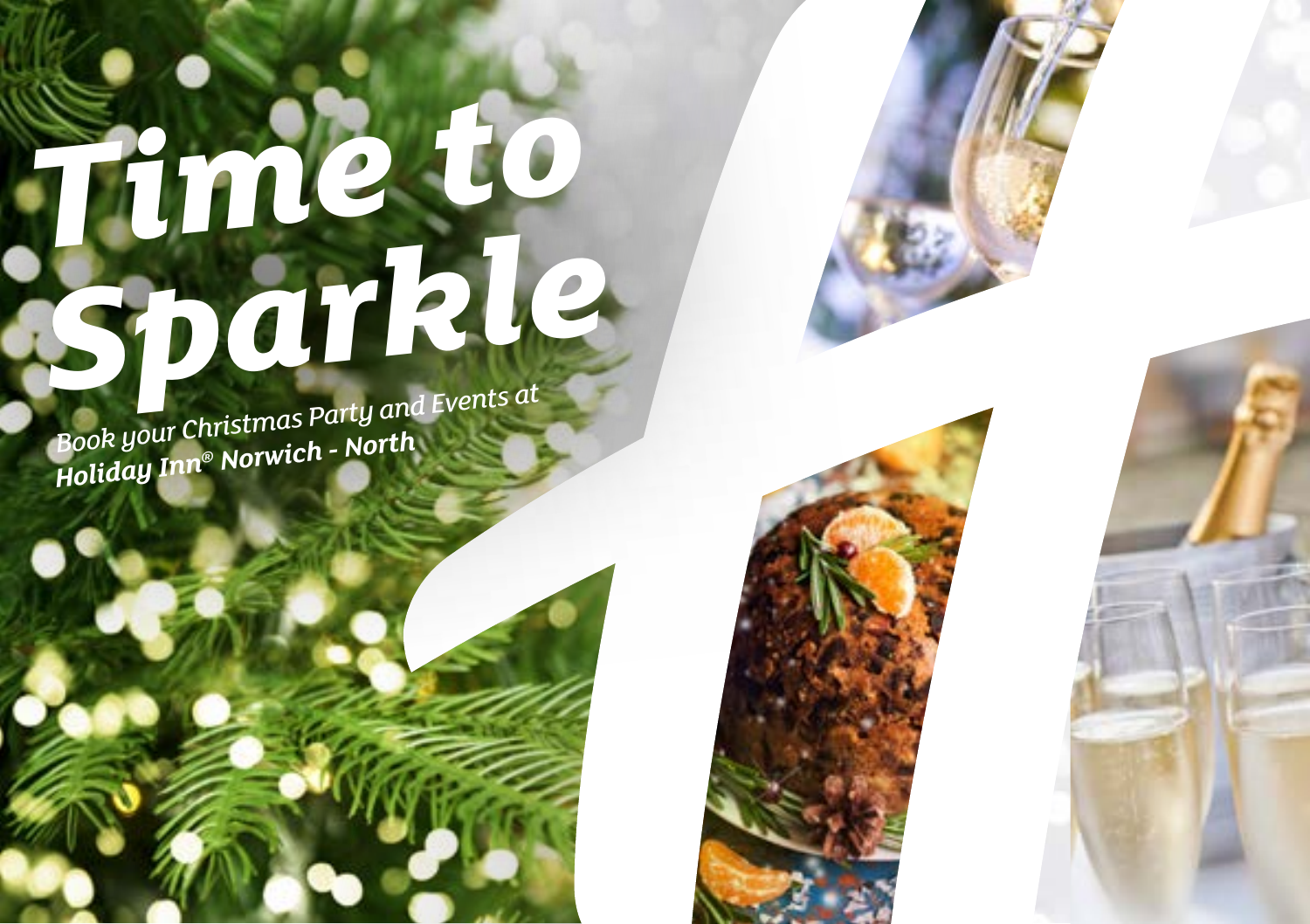Why not join us at the Holiday Inn Norwich - North to celebrate Christmas 2022 in style?

Whether you're looking to organise a spectacular Christmas party for colleagues, a festive night out for friends or a celebratory feast with loved ones, we've got the perfect package for you.

### *Celebrate with us*



2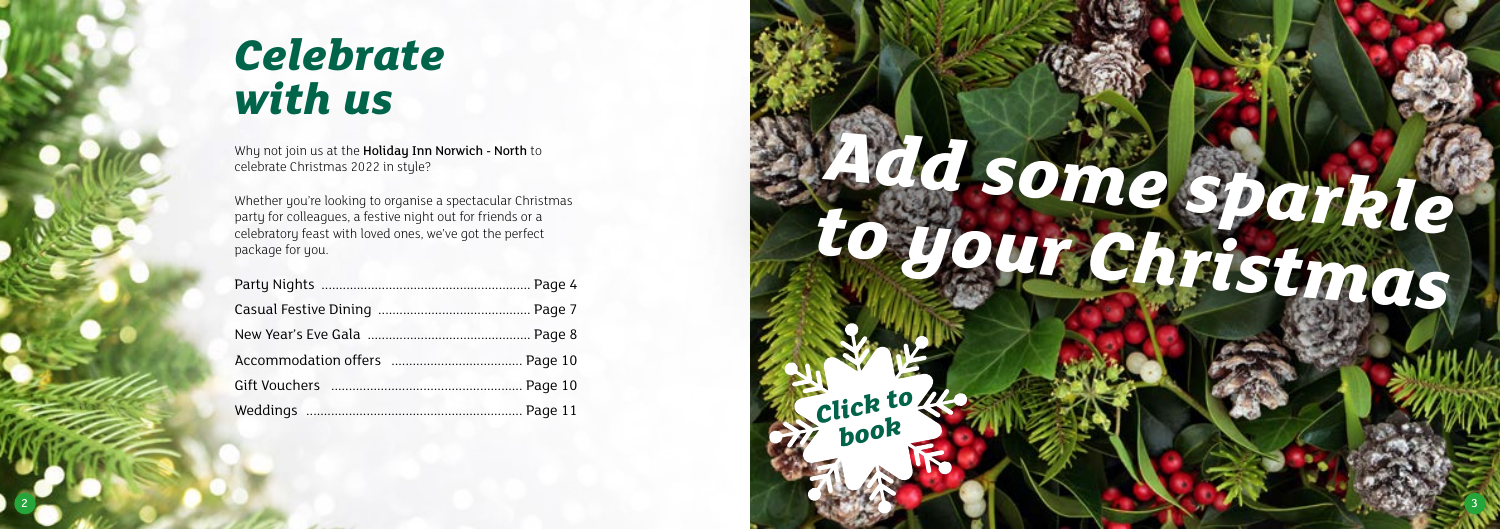# *[Party Nights](https://norwich-north.hichristmas.co.uk)*

Join us for an amazing Christmas party atmosphere at one of our festive party nights. Our function rooms can accommodate up to 400 guests and feature private dancefloor and bar area.

#### *Dance Through the Decades*

A glass of chilled fizz will be waiting for you upon arrival at our festive party night. Enjoy a three course meal and then dance the night away with our DJ who will take you through the decades with all the party classics!

**£36.95 per adult**



**Fridays: 18th & 25th November 2nd, 9th & 16th December**

**Saturdays: 19th November 3rd, 10th & 17th December**

#### *Meet, Stay and Party*

Work, rest and play! Join us throughout November, December or January with your colleagues for a full-day meeting, your choice of celebration in the evening, overnight accommodation and breakfast the following day. Plan your end-of-year meeting today! Please enquire for availability and pricing.

#### *Private Parties*

From intimate family gatherings to large corporate parties, we have functions rooms available to hire based on your requirements. Please contact us so we can help you plan your perfect celebration. Minimum numbers apply. Prices available upon request. Pre-booking only and subject to availability. Dates sell fast so enquire today!

**£32.95 per adult**

#### **Friday 20th January**

4

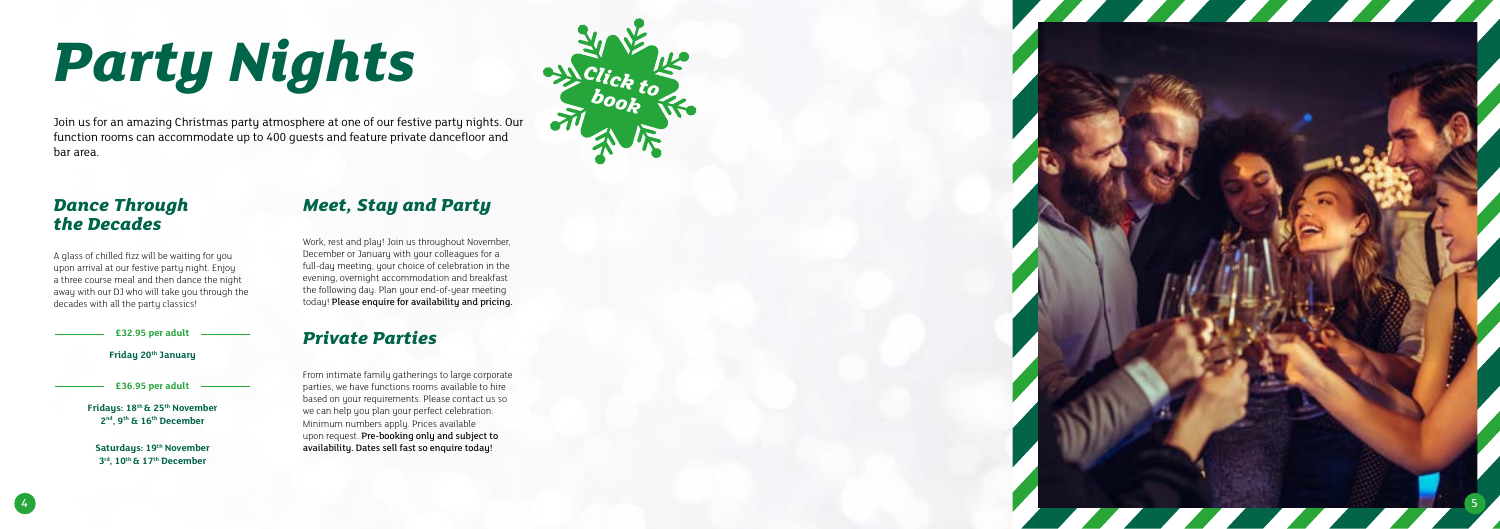## *[Casual Festive](https://norwich-north.hichristmas.co.uk) Dining*

Whether you're looking to organise a spectacular Christmas dinner for colleagues, a festive lunch for friends or a celebratory feast with loved ones, we've got the perfect event for you.

#### *Festive Lunch*

Our festive lunches are perfect for any occasion, whether you want to spend time with family, friends or work colleagues. Includes a glass of fizz upon arrival and a three-course festive meal.

**Available seven days a week. (subject to availability). Pre-booking essential. Call 03333 209 344 opt 4 to book.**

#### *Pizza and Prosecco*

Pizza and Prosecco = Perfect! Book today so you can enjoy a pizza and a glass of Prosecco each in the relaxed atmosphere of our Open Lobby.

#### **£14.95 per person**

#### *Festive Fizz Afternoon Tea*

Enjoy a festive afternoon tea, including tea & coffee and a refreshing glass of fizz! The perfect treat for anyone to enjoy. It also includes a selection of sandwiches, scones with cream & jam and a mouthwatering slice of seasonal cake.

#### **£18.00 per person**



**From £17.95 per person**

**Available every Tuesday and Thursday throughout December at 12pm, 12:30pm and 1pm. Pre-booking essential, available to book online.** 



**Fridays and Sundays throughout December at 5pm, 6pm and 6:30pm. Available to book online.**

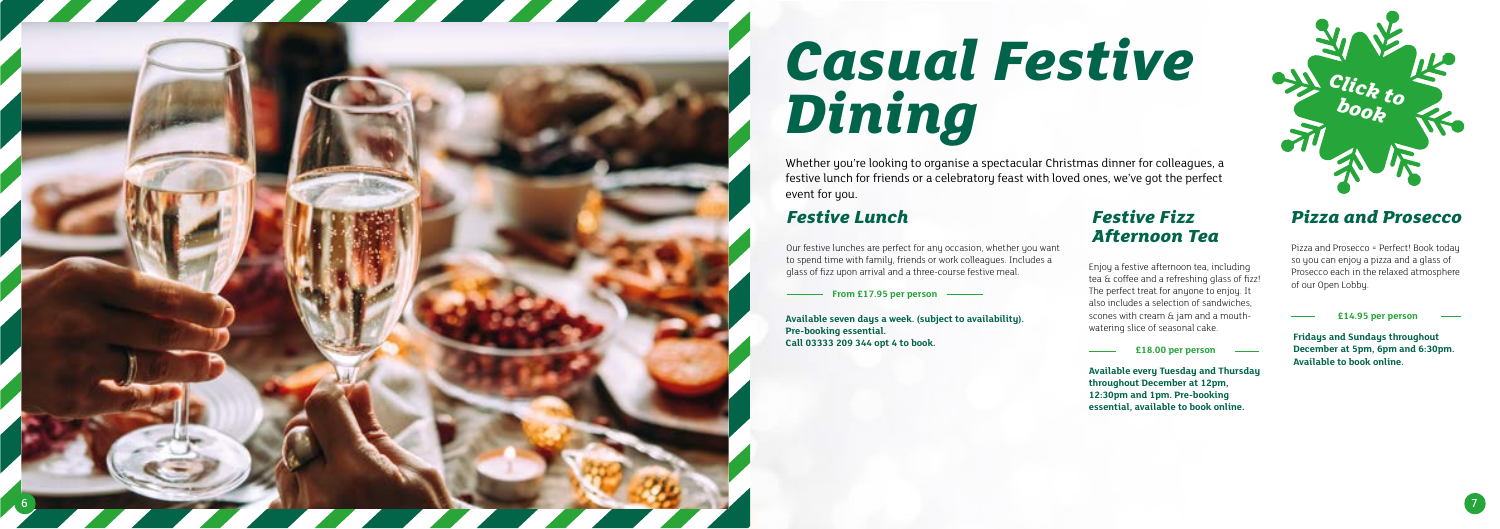### *[Adult's Only](https://norwich-north.hichristmas.co.uk) New year's Eve Gala*

We have an amazing night planned so you can see in 2023 in style! Let us welcome you with a festive cocktail upon arrival before making your way to the function room, where you will be served an amazing four-course meal with tea and coffee to finish. The night truly begins with a disco until 2am so you can dance the night away. Enjoy a midnight munchie and a glass of Prosecco once the clock strikes 12. 18+ only.

**£69.95 per adult**

*Menu to follow*

*Click to book*

**New Year's Eve will be in The Lancaster Suite and will start at 7:30pm, dinner served at 8:00pm, last orders at 1:30am. Carriages at 2:00am.**

**Saturday 31st December** 

8

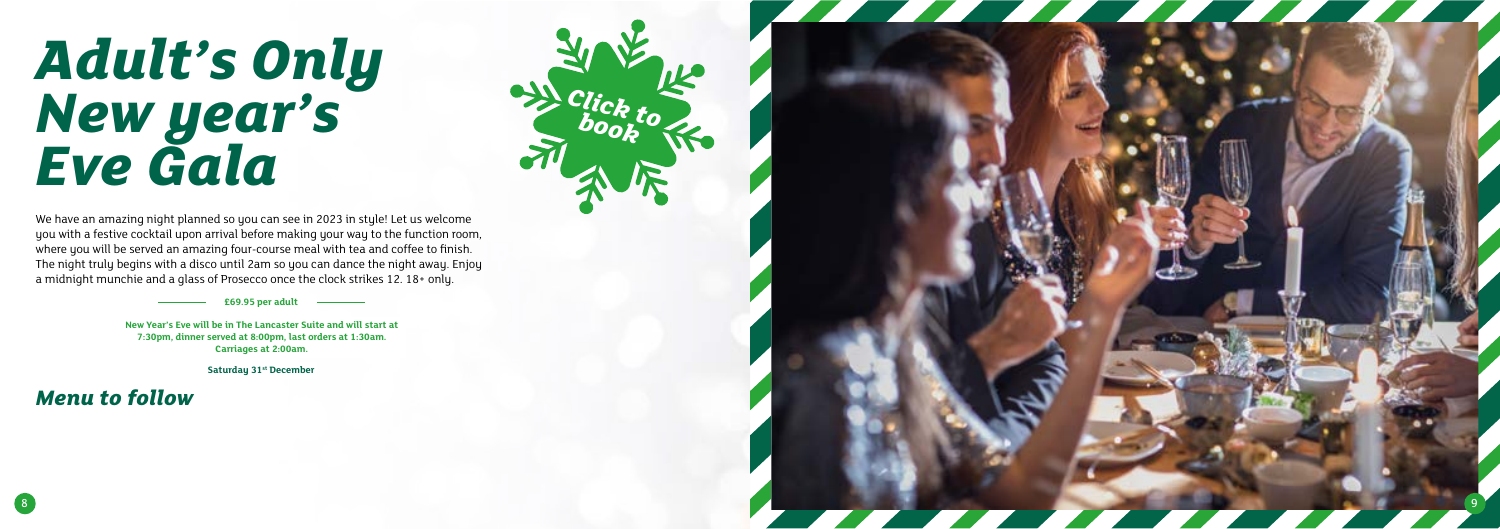### *Stay With Us*

Why not make a night of it and enjoy our special Christmas rates? Room types include standard double, family and twin. Take advantage of up to 20% off our best flexible, bed and breakfast rate. No deposit required and can be cancelled free of charge up to 48 hours prior to arrival.

### *Gift Vouchers*  $-$  Up to 20% off  $-$

We are excited to share with you the amazing gift vouchers we now have available at Holiday Inn Norwich - North. From delightful afternoon teas to overnight break packages, there's a gift for everyone. Give the gift of travel this year!



Christmas is such a wonderful time of year, why not consider having a festive wedding celebration? Our weddings are [available all year round and our fantastic wedding team will work with you to ensure you get everything you desire to](http://www.hinorwich.com/weddings)  make your special day a dream come true.



#### Contact us to start creating a wedding that's you, or click to find out more about our weddings



# A WEDDING THAT'S YOU